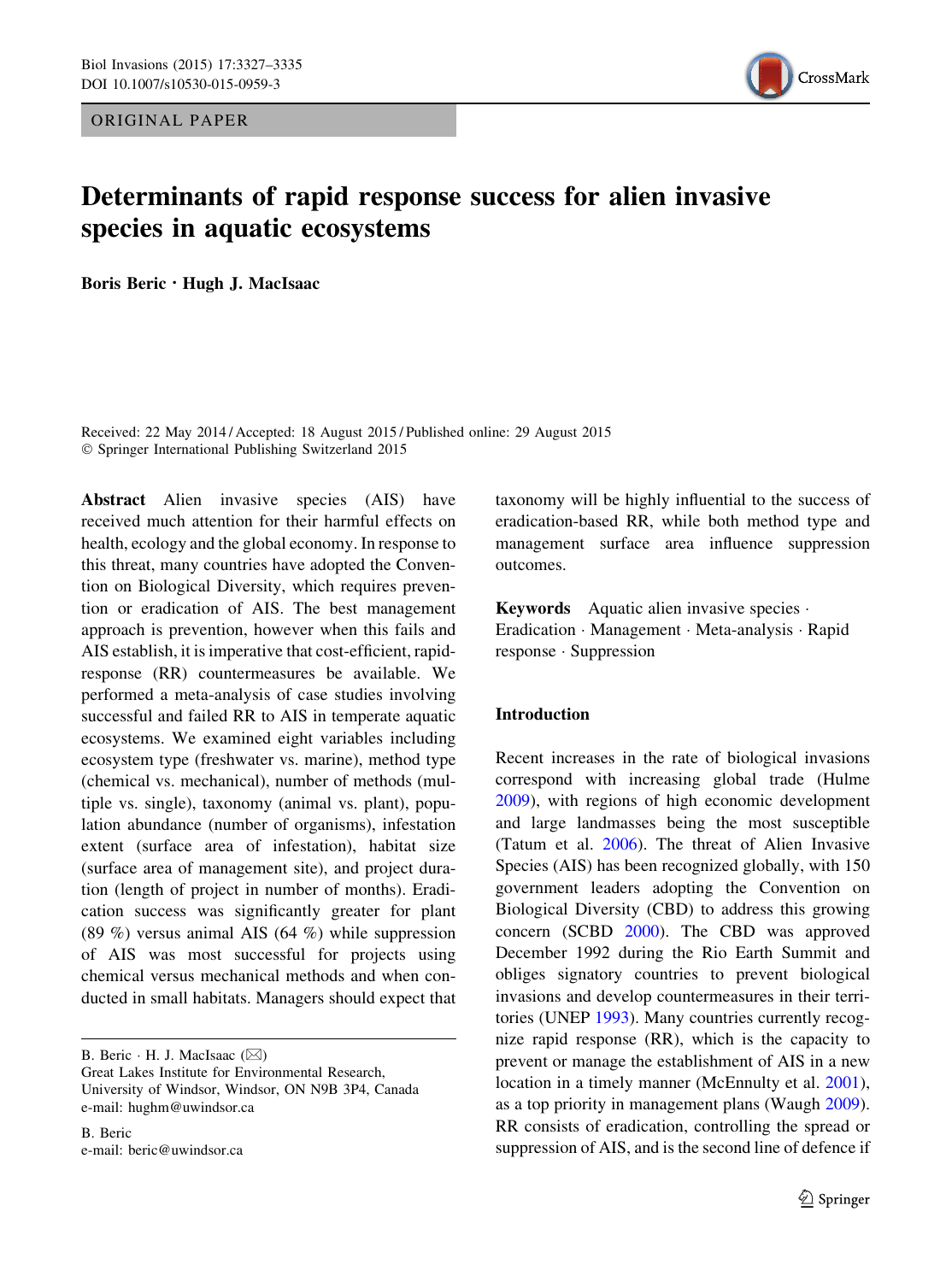prevention has failed (Locke and Hanson [2009](#page-7-0); Dimond et al. [2010\)](#page-7-0). A number of researchers have included RR when developing models or management support toolboxes. For example, Blackburn et al. [\(2011](#page-7-0)) highlighted prevention followed by RR measures. In addition, the Western Regional Panel (WANS [2003](#page-8-0)) proposed a methodology that relies on early detection and prevention, while having eradication plans as standby options. In many cases, however, management methods are too expensive, non-existent, or fail to eliminate the problem (WANS [2003;](#page-8-0) Hein et al. [2007](#page-7-0)). In the Great Lakes region, the U.S. government has invested more than \$25 million over 25 years in attempted eradication of the gypsy moth (Lymantria dispar) (Tobin and Liebhold [2011](#page-8-0)), which eventually shifted to a 'slow the spread' strategy using pheromone traps and aerial spraying along the population's invasion front (Sadof et al. [2014\)](#page-8-0).

RR to AIS incursions is particularly difficult in aquatic ecosystems, as pests are more difficult to detect until populations are large and/or effects more evident (WANS [2003](#page-8-0); Reeves and Duncan [2009\)](#page-8-0). The impacts of aquatic AIS can thus be paramount and success of their management not guaranteed. For instance, the macrophyte Hydrilla verticillata is capable of impeding water flow in canals; in Florida, infestations doubled in size over two years despite control measures that cost \$6 million (WANS [2003](#page-8-0)). In the Great Lakes region and beyond, the zebra mussel (Dreissena polymorpha) is a biofouling nuisance and ecosystem engineer. Failsafe methods have yet to be developed for its effective removal and control is very costly (WANS [2003](#page-8-0)).

It is essential that RR strategies consider and plan for each of eradication, control-the-spread, and population suppression (Forrest et al. [2009](#page-7-0)). Development of RR strategies requires that key factors governing AIS management outcome be understood and information made readily available for end-users. However, development of robust support models for selecting different management countermeasures is a challenging problem given context dependency that includes the breadth of AIS life histories and environmental conditions where AIS may establish. In this paper, we aim to provide a quantitative foundation for the development of a general RR decision-support model that managers may consider when developing and implementing intervention programs.

A number of studies have identified factors important to success of AIS interventions, but there exists scant evidence of universal determinants of RR outcome. For example, public support, logistics or budget availability all may play key roles in RR success (Twohey et al. [2003;](#page-8-0) Woodfield and Merkel [2006;](#page-8-0) ADFG [2011](#page-7-0)). Furthermore Locke and Hanson [\(2009](#page-7-0)) noted that eradication is less promising in marine versus freshwater ecosystems, with successes like eradication of green alga (Caulerpa taxifolia) in coastal embayments near San Diego, California a notable exception (Anderson [2005](#page-7-0)). Marine environments provide introduction pathways, such as hullfouling and ballast water release, which are more potent than most of those common to freshwater systems. Another possible factor governing RR success is whether managers employ mechanical or chemical methods during intervention. In Imperial Country, California, fluridone was used as a chemical control agent against Hydrilla as a more reliable and cheaper alternative to manual removal (Akers [2012](#page-7-0)). In some cases, a combination of methods appears more effective than any single treatment alone. For instance, the addition of biological control methods to augment mechanical ones were key to the successful population reduction of rusty crayfish (Orconectes rusticus) from Sparkling Lake, Wisconsin (US LTER [2014](#page-8-0)), and of common carp (Cyprinus carpio) from Centennial Park, Sydney, Australia (Centennial Parklands [2013\)](#page-7-0). Species taxonomy also may influence RR success. A critical difference between animal and plant AIS is whether the target can easily evade capture, or can leave persistent propagules (e.g. seeds) that may re-establish following treatment. During the removal of signal crayfish (Pacifastacus leniusculus) in Scotland, for example, trapping efforts were rendered more difficult by crayfish burrowing in muddy pits, and small individuals were more evasive than larger ones (Peay et al. [2006](#page-8-0)).

Many authors have also noted that population size of AIS may have a large impact on management actions employed, and on the resulting outcome (WANS [2003\)](#page-8-0). In California, managers attempted to suppress the sabellid polychaete (Terebrasabella heterouncinata) below a critical patch size threshold (Culver and Kuris [2000\)](#page-7-0). Finally eradication of AIS can also be influenced by the size of the recipient habitat that agencies are forced to manage and the length of time that an intervention persists. For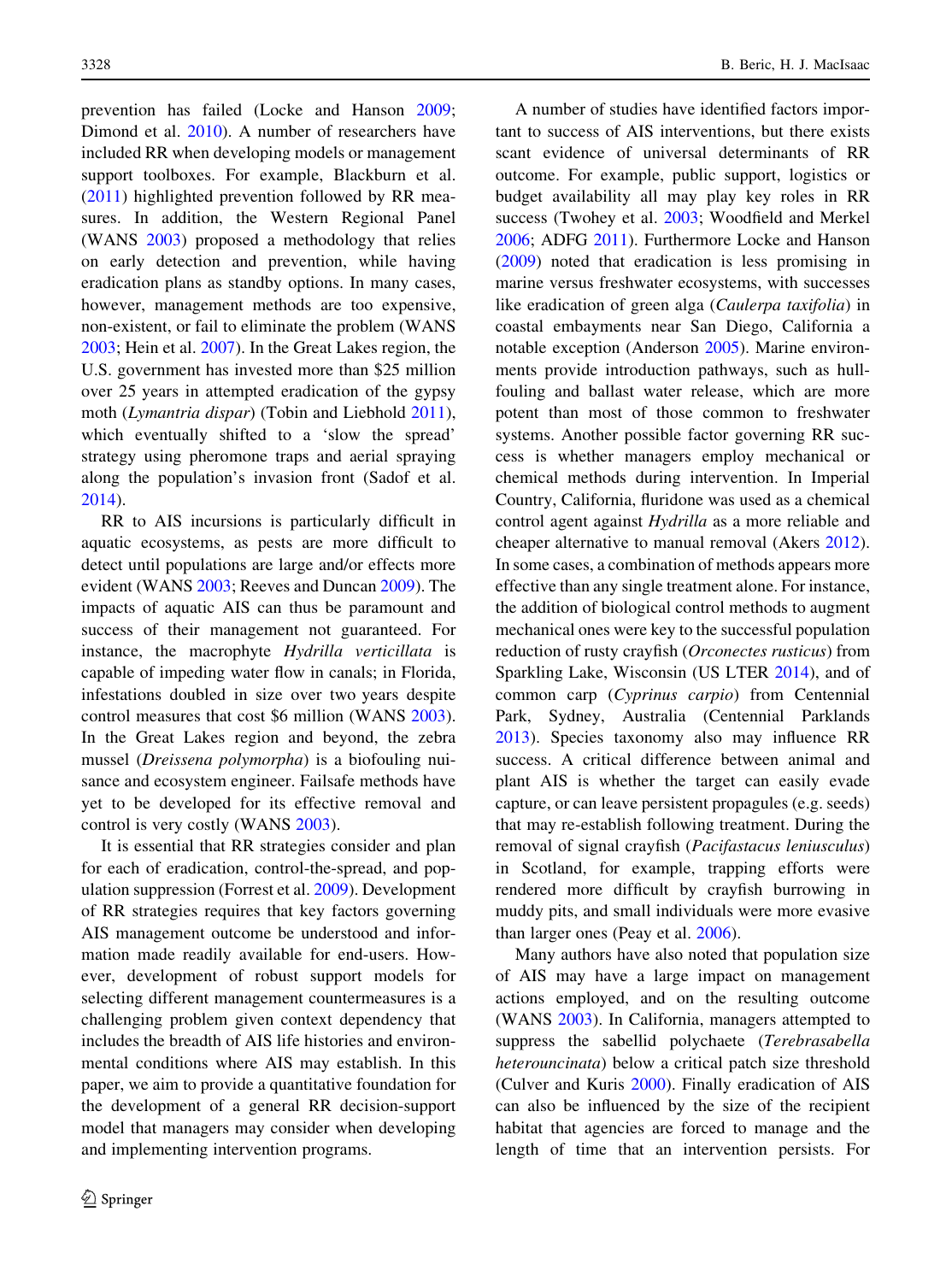example, managers quickly realized that spread of sea lamprey (Petromyzon marinus) in Lake Superior was inevitable due to difficulty in detecting and capturing the entire population across an 8,000,000 ha habitat (Twohey et al. [2003](#page-8-0)). Conversely, Ferguson ([2000\)](#page-7-0) noted that early detection and quick action facilitated eradication of black-striped mussel (Mytilopsis sallei) in Darwin, Australia.

In this study, we test eight null hypotheses regarding AIS eradication and suppression success in temperate aquatic ecosystems: (i) RR success is equally effective in marine and freshwater ecosystems; (ii) chemical methods are equally effective in RR as mechanical ones; (iii) single-method management approaches are equally effective as those undertaken with multiple-method strategies; (iv) RR applied to plants has an equal success rate as that applied to animals; (v) population abundance of AIS has no bearing on success of RR programs; (vi) extent of AIS infestation has no bearing on success of RR programs; (vii) size of treated habitat has no bearing on RR success; and (viii) the duration of projects has no bearing on RR success.

## Methods

#### Data collection

We assessed RR successes and failures via metaanalysis of published papers in peer-reviewed journals and unpublished grey literature. In order to increase access to published, as well as 'grey' literature, and to reduce publication bias, we performed a combined literature search using Google, Google Scholar, Thomson Reuters Web of Science v5.11, and speaking with other scientists between May 1, 2011 and August 31, 2013. We searched Thomson Reuters Web of Science for papers published between 1965 and 2013, with the following keywords in the 'title' section: alien, invasive, exotic, nonnative, nonindigenous, introduced, pest; and combined this search with manage\*, campaign, program, eradicat\*, exterminat\*, eliminat\*, suppress\*, mitigat\*, remov\*, reduc\*, or restor\*. This search yielded 467,275 publications. To narrow down the number of studies for review, we limited results to papers in the fields of agriculture, engineering, plant sciences, environmental sciences ecology, marine freshwater biology, public environmental occupational health, science technology other topics, operations research management science, life sciences biomedicine other topics, forestry, rehabilitation, water resources, and fisheries. From our combined literature search, we screened a total of 393 published papers and reports and incorporated 89 papers (and 127 species cases), of which 70 studies (and 108 species cases) aimed at AIS eradication and a further 19 studies (with 19 species cases) at AIS population suppression. The remaining 304 studies were unsuitable as they involved survey-only, or technique trial-and-error tests, with no attempt at AIS removal.

Case studies that were categorized as involving mechanical treatment methods included any combination of dredging, drawdown, electrofishing, manual removal, raking, pond/canal lining, and/or trapping. Those involving chemical methods involved the application of herbicides, pesticides, piscicides, or other toxic substances used to eliminate AIS. We catalogued case studies as employing a single or multiple method approach based on whether the study used only mechanical or only chemical methods, or both methods. When multiple AIS were present during treatment at the same site, or when study sites were physically connected, we considered cases as independent only if the authors demonstrated that populations were physically isolated from one another or that treatments of one population had no effect on the other. We defined project duration as the length of time, in months, between the reported launch date of a management program and either the end of the final confirmation survey or the project's termination date, whichever was later. In cases where projects were still ongoing by the time that we retrieved data, we used the most recent date of project activity (surveying or removal efforts) as the end date. In cases where reports had not disclosed either dependent or independent variables, we conducted an additional Google search for the specific data, attempted to contact the authors directly, or, in cases of missing continuous variables, estimated them using Image J v1.47 $(R)$  software. Image J allows end-users to upload a digital image file and measure area and/or distance within plots by calibrating the software's internal pixel scale with that of a known measurement unit. This software was specifically used in instances where papers provided graphical images of data without accompanying text or numerical tables, such as bar plots of population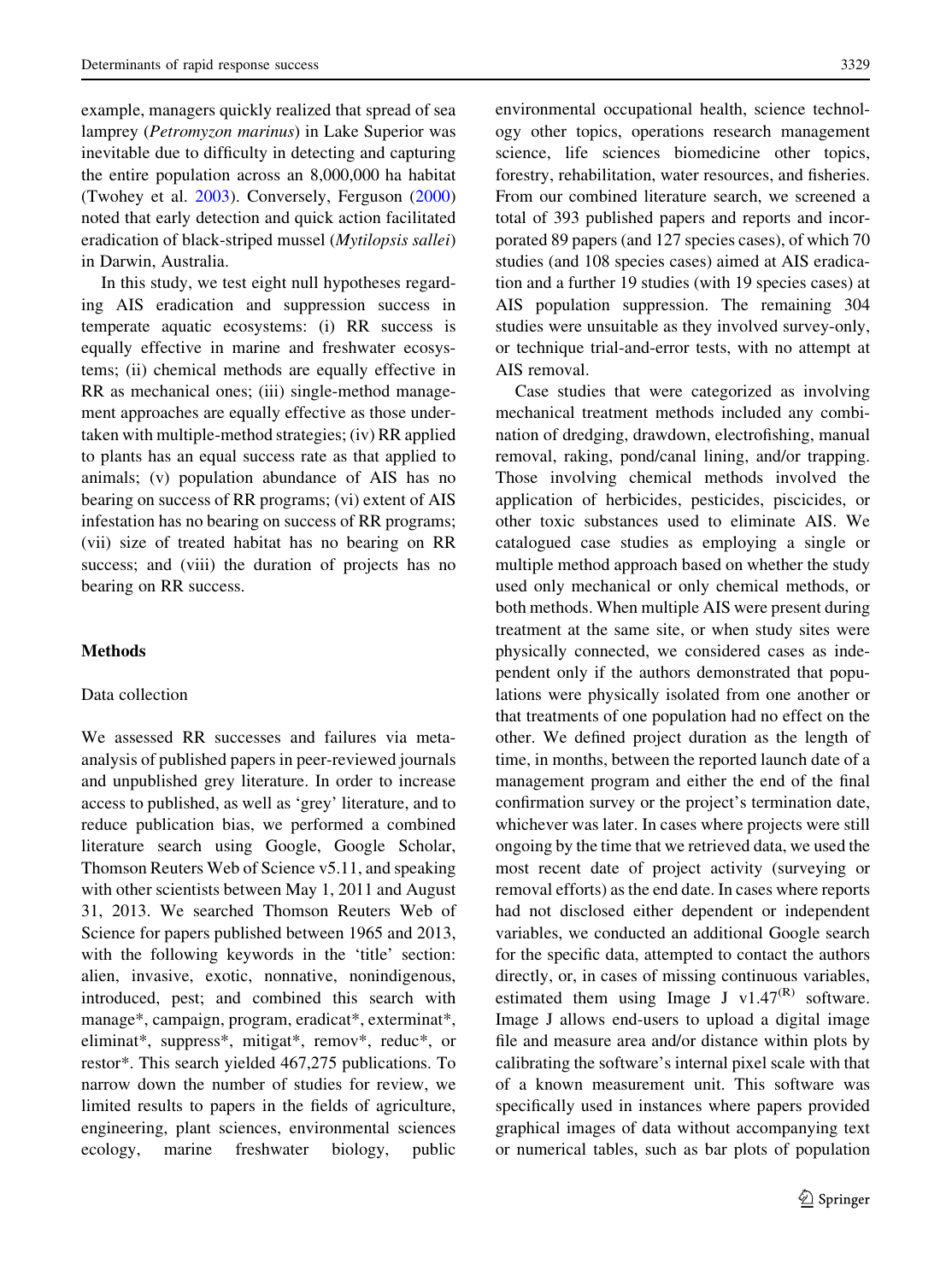counts, and when estimates of surface area or stream length were made, using maps.

#### Statistical analyses

We catalogued values for all eight factors as either discrete or continuous depending on their nature. For each of the 127 species case studies, we recorded the ecosystem type as freshwater or marine, the method type as chemical or mechanical, the number of methods used as multiple or single, and taxonomy as animal or plant. In addition, we recorded AIS population abundance in number of organisms, the infestation extent in hectares of surface area colonized by AIS, habitat size in hectares of the management site, and project duration in months. For the 108 eradication-based cases, we recorded success or failure with respect to project outcome. For the 19 suppressionbased cases, we recorded the log-response ratio, R, as a measure of suppression 'effect size' for these cases (Paolucci et al. [2013\)](#page-8-0). This value was defined as:

$$
R = \log \left( \left[ \frac{X_{\text{final}}}{X_{\text{initial}}} \right] + 1 \right)
$$

where  $X_{final}$  and  $X_{initial}$  were population sizes (abundance or hectares affected) after and before intervention, respectively. Smaller R values indicate more successful suppression.

In turn, we performed 16 separate statistical analyses, one for each hypothesis and outcome, to assess whether or not each factor statistically influenced eradication and/or suppression success. In assessing hypotheses (i) through (iv) with respect to the 108 eradication studies, we performed either a Chi square test of independence or Fisher's Exact test if sample size was below five expected cases in any group using SPSS v.20 (Field [2009](#page-7-0)). We tested whether the proportion of successful eradications varied between groups in each of four discrete factors. The four categorical predictor variables used for hypotheses (i) through (iv) were ecosystem type (freshwater or marine), method type (chemical or mechanical), number of methods (multiple or single), and species taxonomy (animal or plant). To evaluate eradication in hypotheses (v) through (viii), we employed binary logistic regression on the same 108 cases, but we assessed the goodness-of-fit of continuous data to the logistic model using the same discrete

outcome. For these hypotheses we used population abundance, infestation extent, habitat surface area, and project duration as continuous variables predicting eradication success.

For the remaining 19 of 127 species cases, where the goal was suppression of AIS populations, we used parametric tests to evaluate the same eight null hypotheses. To test hypotheses (i) through (iv) with respect to suppression success, we conducted an independent  $t$  test and determined whether or not the mean R values differed between groups of each discrete predictor variable. Predictor variables used were identical to those described above for eradication-based case studies. In cases where groups contained only a single case study, a one-sample  $t$  test was conducted, otherwise a two-sample  $t$  test was used. We tested hypotheses (vi) through (viii) with respect to suppression success using linear regression, and observed whether there was a relationship between suppression success rate and each continuous independent variable. Continuous independent variables used were identical to those used for aforementioned eradication-based case studies. In instances where parametric test assumptions were not met, data was transformed using a log (square root) and/or (sin) function prior to analysis. Post-hoc power analyses were performed to supplement statistical analyses, as some sample sizes were small (G-Power v.3 software; Faul et al. [2007](#page-7-0)). A summary of the factors catalogued, hypotheses tested, and tests employed is provided in Table [1](#page-4-0).

#### Results

We found no relationship between the type of ecosystem (freshwater or marine) and eradication success rate ( $P = 0.999$ , N = 108, Power = 0.023; Fisher's Exact test). We also observed a nonsignificant relationship between method type and eradication success, although it appeared that chemical methods may be superior to mechanical ones  $(P = 0.076,$  $N = 71$  $N = 71$ , Power = 0.375; Fisher's Exact test, Fig. 1). There was no significant difference in eradication success for single versus multiple methods  $(\chi^2 = 1.181, P = 0.277, N = 108, Power = 0.165;$ Chi square test), though taxonomy was important, with eradication of plants more successful than that of animals  $(\chi^2 = 9.366, P = 0.002, N = 108,$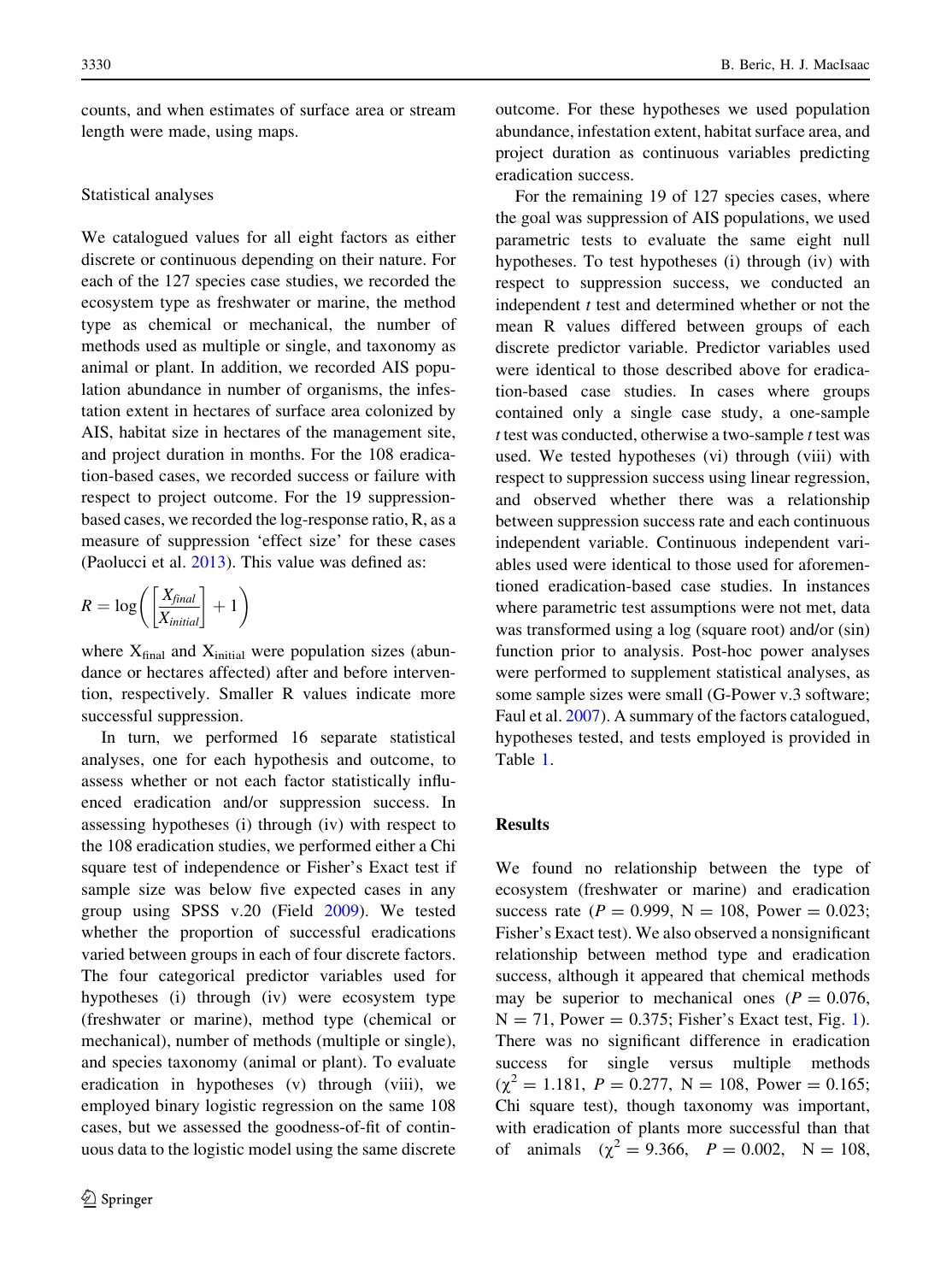| Factor               | Null hypothesis          | Test (eradication)         | Test (suppression)  |
|----------------------|--------------------------|----------------------------|---------------------|
| Ecosystem type       | $F$ reshwater $=$ marine | Fisher's Exact             | One-sample $t$ test |
| Method type          | $Chemical = mechanical$  | Fisher's Exact             | One-sample $t$ test |
| Number of methods    | $Multiple = single$      | Chi square                 | Two-sample $t$ test |
| Taxonomy             | Animals $=$ plants       | Chi square                 | Two-sample $t$ test |
| Population abundance | $High = low$             | Binary logistic regression | Linear regression   |
| Infestation extent   | $High = low$             | Binary logistic regression | Linear regression   |
| Habitat size         | $High = low$             | Binary logistic regression | Linear regression   |
| Project duration     | $Long = short$           | Binary logistic regression | Linear regression   |

<span id="page-4-0"></span>Table 1 Summary of the factors, null hypotheses and statistical tests used for eradication-based and suppression-based management case studies in temperate aquatic ecosystems



Fig. 1 Histogram of the number of successful and failed AIS eradication management case studies for chemical and mechanical methods in temperate aquatic systems

Power  $= 0.862$ ; Chi square test, Fig. 2). Surprisingly, eradication success was unrelated to population abundance, infestation extent, surface area or project duration based on binary logistic regression models  $(\chi^2 = 1.236, \ P = 0.266, \ N = 23, \ Power = 0.050;$  $\chi^2 = 1.939$ ,  $P = 0.175$ ,  $N = 85$ , Power = 0.050;  $\chi^2 = 0.671$ ,  $P = 0.398$ ,  $N = 108$ , Power = 1.000;  $\chi^2 = 1.523$ ,  $P = 0.217$ ,  $N = 108$ , Power = 0.050; Binary logistic regression, respectively).

We observed no difference between mean suppression success in freshwater ( $R_{\text{freshwater}} = 0.508$ ) and marine ( $R_{\text{freshwater}} = 0.506$ ) ecosystems ( $t_{17} = 0.019$ ,  $P = 0.985$ ,  $N = 19$ , Power = 0.050; t test). However, suppression using chemical methods



Fig. 2 Histogram of the number of successful and failed AIS eradication management case studies for animals and plants in temperate aquatic systems

 $(R_{chemical} = 0.000)$  was more successful than that using mechanical ones ( $R_{\text{mechanical}} = 0.462$ ) ( $t_{17} =$ 4.877,  $P = 0.001$ ,  $N = 14$ , Power = 0.997; t test, Fig. [3\)](#page-5-0). We also found that the number of methods that managers used had no significant effect on suppression success  $(R_{\text{multiple}} = 0.943, R_{\text{single}} = 0.886; t_{16} =$ 1.728,  $P = 0.102$ ,  $N = 19$ , Power = 0.348; t test). Species taxonomy was not important to suppression success, as plant and animal AIS were equally suppressed ( $R_{\text{animal}} = 0.507$ ,  $R_{\text{plant}} = 0.511$ ;  $t_{16} =$  $-0.020$ ,  $P = 0.984$ ,  $N = 19$ , Power = 0.050; t test).

We observed no significant relationship between suppression success and population abundance  $(F<sub>1.12</sub> = 1.006, P = 0.336, N = 14, Power = 0.169;$ Linear regression), infestation extent ( $F_{1,3} = 1.557$ ,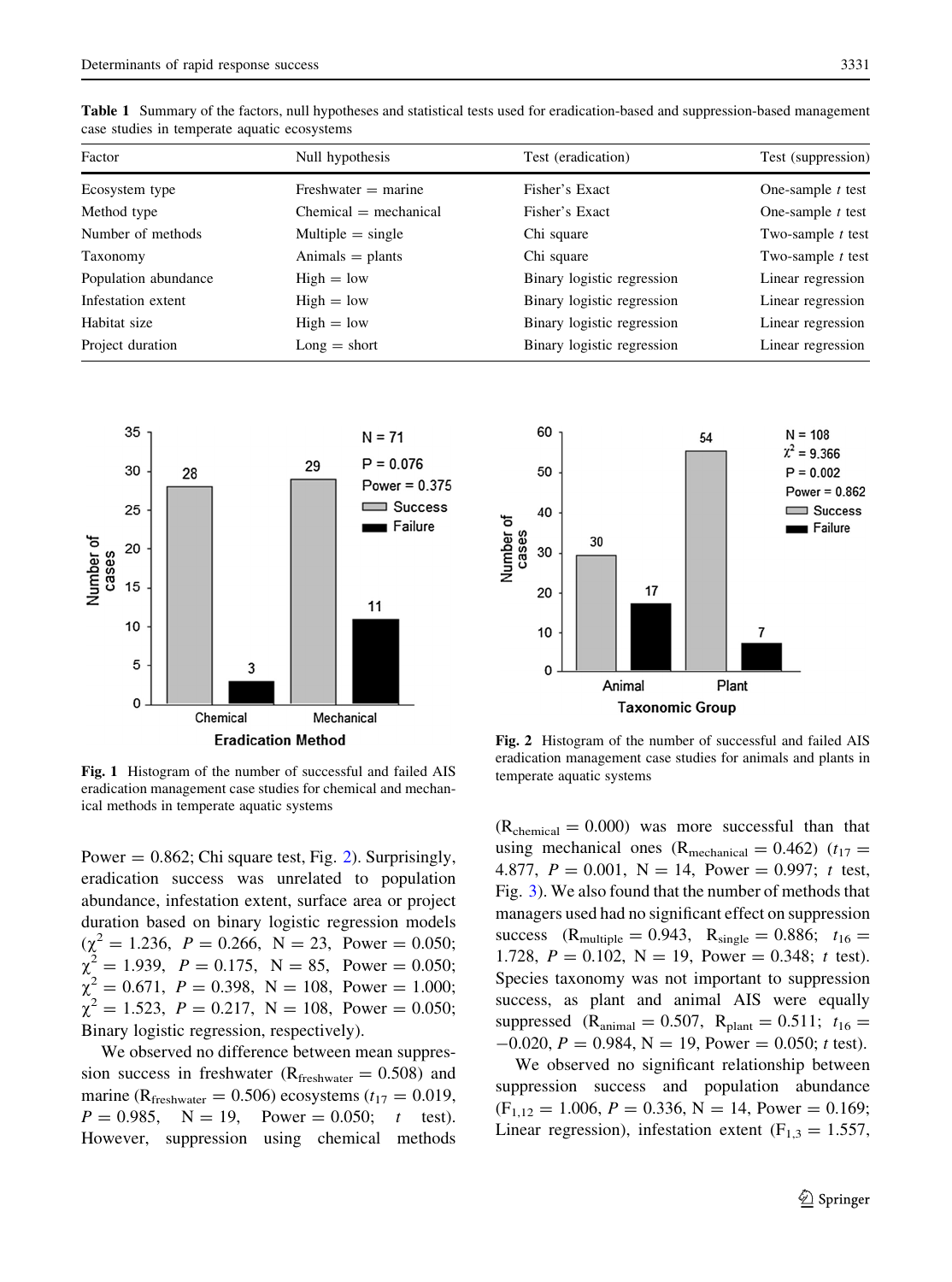<span id="page-5-0"></span>

Fig. 3 *Box plot* comparing mean AIS suppression management success rate between case studies using chemical and mechanical methods in temperate aquatic systems. Black diamond indicates outlier value. Lower values of the log response ratio represent higher success

 $P = 0.301$ , N = 5, Power = 0.208; Linear regression), or project duration ( $F_{1,17} = 0.036$ ,  $P = 0.851$ ,  $N = 19$ , Power = 0.054; Linear regression). However, suppression success was inversely related to habitat surface area  $(R^2 = 0.243, F_{1,17} = 5.449,$  $P = 0.032$ , N = 19, Power = 0.644; Linear regression, Fig. 4), with invaders more suppressed in smaller areas.

Late in this study, we became aware of a case in Nevada County, California that originally involved suppression of *Hydrilla*, but whose objective later changed to eradication once managers recognized the



Fig. 4 Linear regression depicting the relationship between AIS suppression management success rate and habitat surface area in temperate aquatic systems. Lower values of log response ratio represent higher success

opportunity to eliminate the species (see Akers [2012](#page-7-0)). Were we to repeat our statistical analysis by removing this suppression case study and adding it to the eradication database, only one of our original three results remained significant: that taxonomy significantly influenced eradication outcome (originally  $P = 0.002$ , now  $P = 0.004$ ). The influence of method type on eradication also changed somewhat (from  $P = 0.076$  to  $P = 0.119$ . In addition, the original negative relationship between habitat surface area and suppression success  $(P = 0.032)$  changed to nonsignificant ( $P = 0.171$ ). These changes demonstrate that the suppression analyses were sensitive to low sample size.

#### **Discussion**

Developing effective RR capabilities is a formal goal of many governments to address the growing problem of AIS (e.g. Government of Canada [2004;](#page-7-0) Forrest et al. [2009;](#page-7-0) Waugh [2009](#page-8-0)). In this study, we formally assessed a series of factors that have, in one or more studies, been proposed as predictors of RR success (WANS [2003](#page-8-0)). Efficacy of eradication efforts based on use of chemical methods did not differ significantly versus mechanical ones (Fig. [1](#page-4-0)). However, this analysis suffered from low statistical power, indicating an inflated type II error possibility associated with limited sample size. Conversely, suppression of AIS via chemical methods was significantly greater than by mechanical approaches (Fig. 3). Toxicants applied to aquatic systems will typically diffuse throughout the system, and potentially expose and affect all individuals, including those in early growth stages and those that are hiding or otherwise difficult to detect. As a result, toxicants have the potential to eliminate all reproductive or pre-reproductive individuals without prior detection by managers. Moreover, chemical methods are unlikely to leave viable fragments of individuals that may later recolonize, a critical problem in aquatic plant control via mechanical methods (e.g. Hydrilla in Calaveras County, California) (Akers [2012\)](#page-7-0). Of the chemical eradication-based case studies we reviewed, 10 involved aquatic plants, whereas there were 20 plant cases that used mechanical removal. Similarly, when evaluating suppression success, there was only a single case of chemical intervention involving a plant AIS, and only three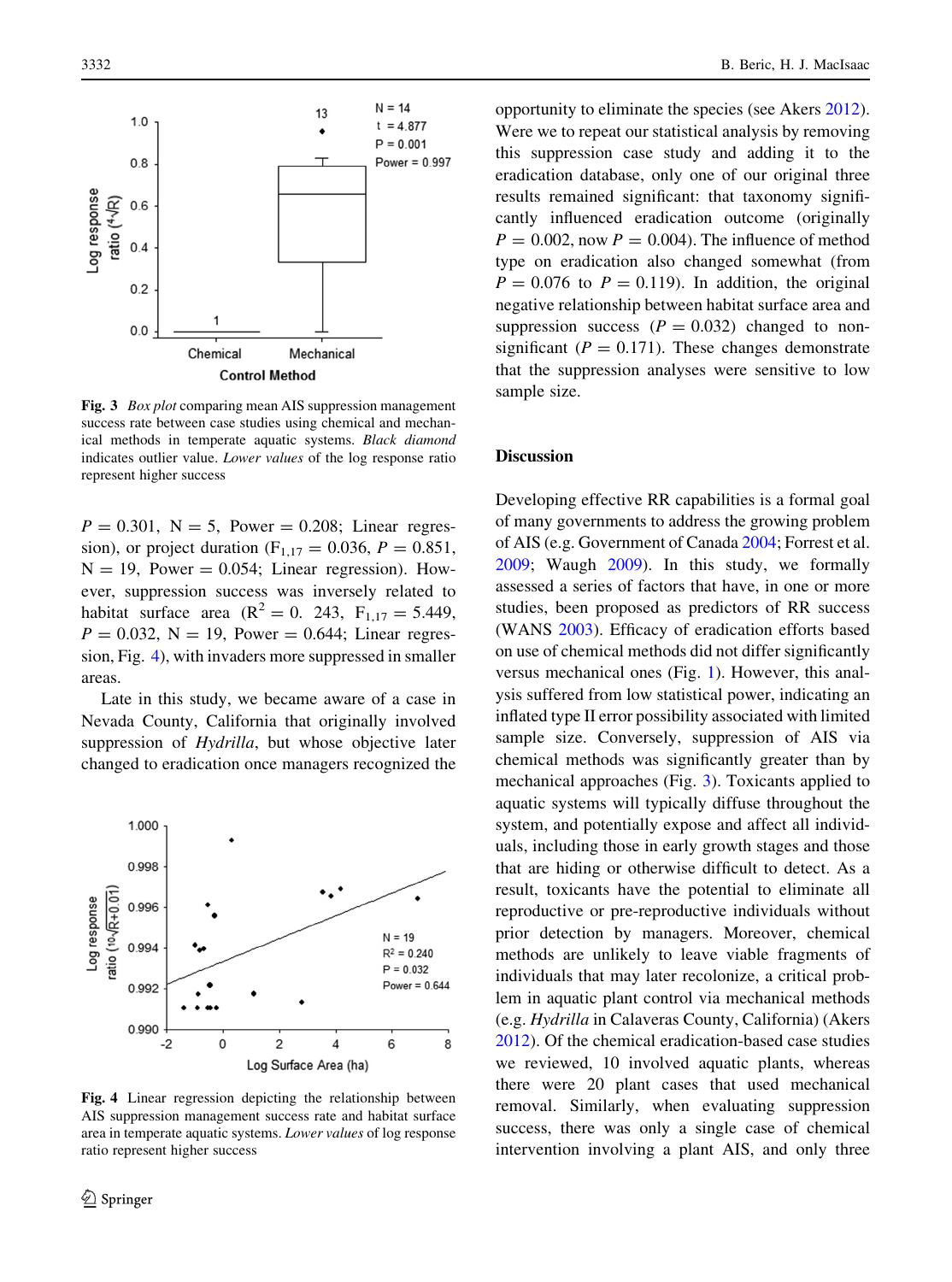others involving mechanical methods. Therefore, greater eradication and suppression success rates involving chemical versus mechanical methods might be due, in part, to the larger proportion of case studies in our dataset that involved mechanical removal of immobile plant AIS.

Eradication success rate of plant AIS surpassed that of animals (Fig. [2](#page-4-0)). Sample sizes for plants ( $N = 61$ ) and animals  $(N = 47)$  were fairly large in this analysis, yet chemical treatment was used for only 10 cases involving plants but in 21 cases involving animals. The discrepancy in success rate could be due to mobility of animal versus plant AIS, where many of the latter cannot escape the toxicant. In some instances, however, eradication of plants may take longer to confirm as compared to animals, leading a higher false positive rate in plant interventions (WANS [2003\)](#page-8-0). For instance, eradication of Hydrilla took more than 20 years to achieve in several regions including Yuba, Calaveras and Imperial counties, California (Akers [2012](#page-7-0)). In all cases, the plant reappeared on at least one occasion after it was thought to be completely eliminated.

We found a negative linear relationship between habitat surface area and suppression success rate (Fig. [4](#page-5-0)), suggesting that managers succeed more often when suppressing AIS populations in smaller versus larger management areas. While this relationship may have been expected, it could in fact be driven by simpler systems, easier access, or lower total budget demand for smaller systems. In addition, when AIS occupy isolated regions of a habitat, especially when they are also immobile, less management effort is required post-detection to remove the AIS. For example, authorities attempted unsuccessfully to chemically eradicate zebra mussel from four littoral areas in Lake Winnipeg, Manitoba, Canada, the 11th largest lake on earth. Conversely, zebra mussels were chemically eradicated from a much smaller (5 ha) system, Millbrook Quarry, Virginia (VDGIF [2005\)](#page-8-0). Previous work illustrated the success of this approach with blackstriped mussels in Australia (Ferguson [2000\)](#page-7-0) and the green alga Caulerpa in California (Anderson [2005\)](#page-7-0).

Project duration was not a significant predictor of either eradication or suppression success in our study. Assessing the importance of project duration is, however, difficult considering that short-term projects may be short either because they succeeded quickly or were abandoned when unsuccessful. On the other hand, long-duration eradication studies are lengthy precisely because they were unsuccessful over the short term. For example, complete removal of northern pike (Esox lucius) from Stormy Lake, Alaska was achieved in 1 year (ADFG [2011\)](#page-7-0), whereas signal crayfish trapping in Catton Park Lake, U.K. lasted 4 years before being abandoned (Peay [2001\)](#page-8-0). In Kruger National Park, South Africa, long-term treatment of water lettuce (Pistia stratiotes) was required as the species reappeared on an annual basis (Cilliers et al. [1996](#page-7-0)).

In addition to the factors investigated in this project, there exist others that may be vital to the successful eradication and/or suppression of AIS, but which are not as commonly addressed by authors, or are difficult to measure (WANS [2003\)](#page-8-0). In some studies, management sites under investigation provided limited access due to geographic barriers, making capture and/or detection of AIS more difficult. Authors sometimes overcome this obstacle by employing chemical methods rather than manual removal, such as in the control of northern pike in Lake Davis, California where piscicide was employed (Borucki [2007](#page-7-0)). Additionally, in a workshop on signal crayfish management in the U.K., several elements of successful suppression were identified, such as short contractor preparation time, effective communication between stakeholders, and preparation of a clear mission statement (Peay [2001](#page-8-0)). Public cooperation was another important factor to the effective removal of northern pike from Lake Davis (Borucki [2007](#page-7-0)). However, the factors mentioned above are not universally agreed on by authors. Moreover, factors can interact and influence management success (WANS [2003](#page-8-0); Anderson [2005](#page-7-0)). For example, knowledge of the green alga Caulerpa's invasion history in the Mediterranean Sea, combined with rapid detection and budget availability, led to an extremely efficient and effective eradication campaign in California.

Although managers are mainly interested in factors that increase success rate of their projects, those that contribute to failure are also worthy of study. In all cases involving eradication of aquatic AIS that were reviewed in this study, authors made the assumption that populations were completely eliminated due to lack of detection. The post-intervention survey period was lengthy in some projects, such as in the eradication of Hydrilla from California (Akers [2012](#page-7-0)), where monitoring persisted over eight years in some cases.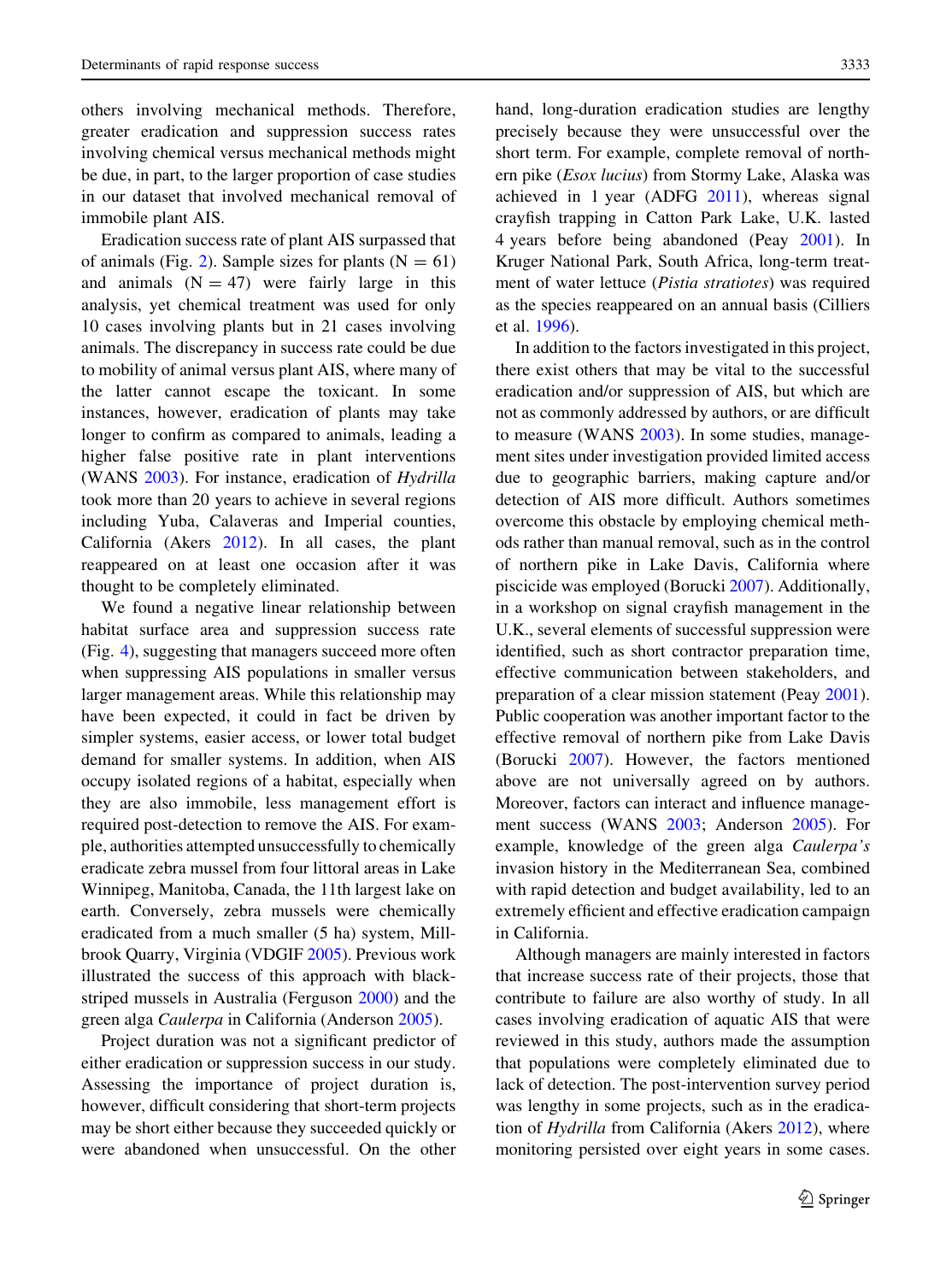<span id="page-7-0"></span>In other cases, such as the removal of topmouth gudgeon (Pseudorasbora parva) from Clawford Lakes Fishery in the U.K., the outcome was deemed successful within months of intervention (Angling Times 2012). The assumption that an eradication attempt has succeeded may be erroneous if the source of propagules is unknown, as intervention may have eliminated the original population but this success could be masked by introduction of new individuals if the transmitting pathway remains operable.

Our study was limited primarily to studies published in the primary literature. Our findings could be biased if researchers are more likely to publish results when eradication or suppression studies are successful. We attempted to address this issue by incorporating as many cases from the 'grey' literature (58 species cases) as possible and from including personal communications (five species cases). Just as we may learn from factors that contribute to unsuccessful invasion events, we may benefit from a closer examination of eradication or suppression case studies that failed. Thus, there is a need for managers to officially report both successful and unsuccessful campaigns.

In conclusion, we discovered certain factors may be responsible for determining the outcome of AIS RR campaigns. Plants were more likely to be eradicated than animals and suppression of AIS was most successful when using chemical methods and in small habitats. We advise managers to expect that different factors will impact eradication and suppression efforts depending on the species involved, habitat characteristics, and the type of control method employed.

Acknowledgments We thank Amanda Eyraud, Andrea Locke, David Mee, Frank Rahel, and Robert Klumb for providing case studies, and Amber Coates, Brian Marston, Danny Lee, Evan Thames, Ida Tavner, Jenny Earle, Jonathan Heintz, Kirk Markham, Patrick Akers, Robert Massengill, and Roland Knapp for providing missing data. We additionally thank Brian Leung and David Drolet for providing assistance with statistical analyses, and one anonymous reviewer and Dan Simberloff for comments. This study was financially supported by the NSERC Canadian Aquatic Invasive Species Network (CAISN) and Canada Research Chair to Hugh MacIsaac.

## References

Akers P (2012) The California Department of Food and Agriculture (CDFA) Hydrilla eradication program annual progress report 2012. California Department of Food and Agriculture, Sacramento

- Alaska Department of Fish and Game (2011) Stormy Lake restoration project: environmental assessment. Soldotna
- Anderson LWJ (2005) California's reaction to Caulerpa taxifolia: a model for invasive species rapid response. Biol Invasions 7:1003–1016
- Angling Times (2012) Fishery fined for keeping invasive species in angling lakes. [http://www.gofishing.co.uk/Angling-](http://www.gofishing.co.uk/Angling-Times/Section/News%e2%80%93Catches/General-News/Fishery-fined-35K-for-having-invasive-species/)[Times/Section/News–Catches/General-News/Fishery-fined-](http://www.gofishing.co.uk/Angling-Times/Section/News%e2%80%93Catches/General-News/Fishery-fined-35K-for-having-invasive-species/)[35K-for-having-invasive-species/.](http://www.gofishing.co.uk/Angling-Times/Section/News%e2%80%93Catches/General-News/Fishery-fined-35K-for-having-invasive-species/) Accessed 27 Mar 2014
- Blackburn TM, Pyšek P, Bacher S, Carlton JT, Duncan RP, Jarošík V, Wilson JRU, Richardson DM (2011) A proposed unified framework for biological invasions. Trends Ecol Evol 26:333–339
- Borucki S (2007) Lake Davis 2007 pike eradication project. California Department of Fish and Game Pesticide Investigations Unit. [http://www.cdpr.ca.gov/docs/dept/prec/](http://www.cdpr.ca.gov/docs/dept/prec/2008/update_lake_davis.pdf) [2008/update\\_lake\\_davis.pdf.](http://www.cdpr.ca.gov/docs/dept/prec/2008/update_lake_davis.pdf) Accessed 18 Mar 2014
- Centennial Parklands (2013) Carp eradication program. [http://](http://www.centennialparklands.com/au/__data/assets/pdf_file/0008/54548/FACT_SHEET_-_Carp_Eradication_Program.pdf) [www.centennialparklands.com/au/\\_\\_data/assets/pdf\\_file/](http://www.centennialparklands.com/au/__data/assets/pdf_file/0008/54548/FACT_SHEET_-_Carp_Eradication_Program.pdf) [0008/54548/FACT\\_SHEET\\_-\\_Carp\\_Eradication\\_Program.](http://www.centennialparklands.com/au/__data/assets/pdf_file/0008/54548/FACT_SHEET_-_Carp_Eradication_Program.pdf) [pdf.](http://www.centennialparklands.com/au/__data/assets/pdf_file/0008/54548/FACT_SHEET_-_Carp_Eradication_Program.pdf) Accessed 25 Feb 2014
- Cilliers CJ, Zeller D, Strydom G (1996) Short- and long-term control of water lettuce (Pistia stratiotes) on seasonal water bodies and on a river system in the Kruger National Park, South Africa. Hydrobiologia 340:173–179
- Culver CS, Kuris AM (2000) The apparent eradication of a locally established introduced marine pest. Biol Invasions 2:245–253
- Dimond PE, Mandrak NE, Brownson B (2010) Summary of the rapid response to round goby (Neogobius melanostomus) in Pefferlaw Brook with an evaluation of the national rapid response framework based on the Pefferlaw Brook experience. Canadian Science Advisory Secretariat Research Document 2010/036. Fisheries and Oceans Canada
- Faul F, Erdfelder E, Lang A-G, Buchner A (2007) G\*Power 3: a flexible statistical power analysis program for the social, behavioral, and biomedical sciences. Behav Res Methods 39:175–191
- Ferguson R (2000) The effectiveness of Australia's response to the Black Striped Mussel incursion in Darwin, Australia. Department of Environment and Heritage, Canberra
- Field A (2009) Discovering statistics using SPSS, 3rd edn. Sage, London
- Forrest BM, Gardner JPA, Taylor MD (2009) Internal borders for managing invasive marine species. J Appl Ecol 46: 46–54
- Government of Canada (2004) An invasive alien species strategy for Canada. Ottawa, Ontario. 40 p. [http://ec.gc.ca/eee](http://ec.gc.ca/eee-ias/default.asp%3flang%3dEn%26n%3d1A81B051-1)[ias/default.asp?lang=En&n=1A81B051-1](http://ec.gc.ca/eee-ias/default.asp%3flang%3dEn%26n%3d1A81B051-1). Accessed 21 May 2014
- Hein CL, Vander Zanden MJ, Magnuson JJ (2007) Intensive trapping and increased fish predation cause massive population decline of an invasive crayfish. Freshw Biol 52:1134–1146
- Hulme PE (2009) Trade, transport and trouble: managing invasive species pathways in an era of globalization. J Appl Ecol 46:10–18
- Locke A, Hanson JM (2009) Rapid response to non-indigenous species. 1. Goals and history of rapid response in the marine environment. Aquat Invasions 4:237–247
- McEnnulty FR, Bax NJ, Schaffelke B, Campbell ML (2001) A review of rapid response options for the control of